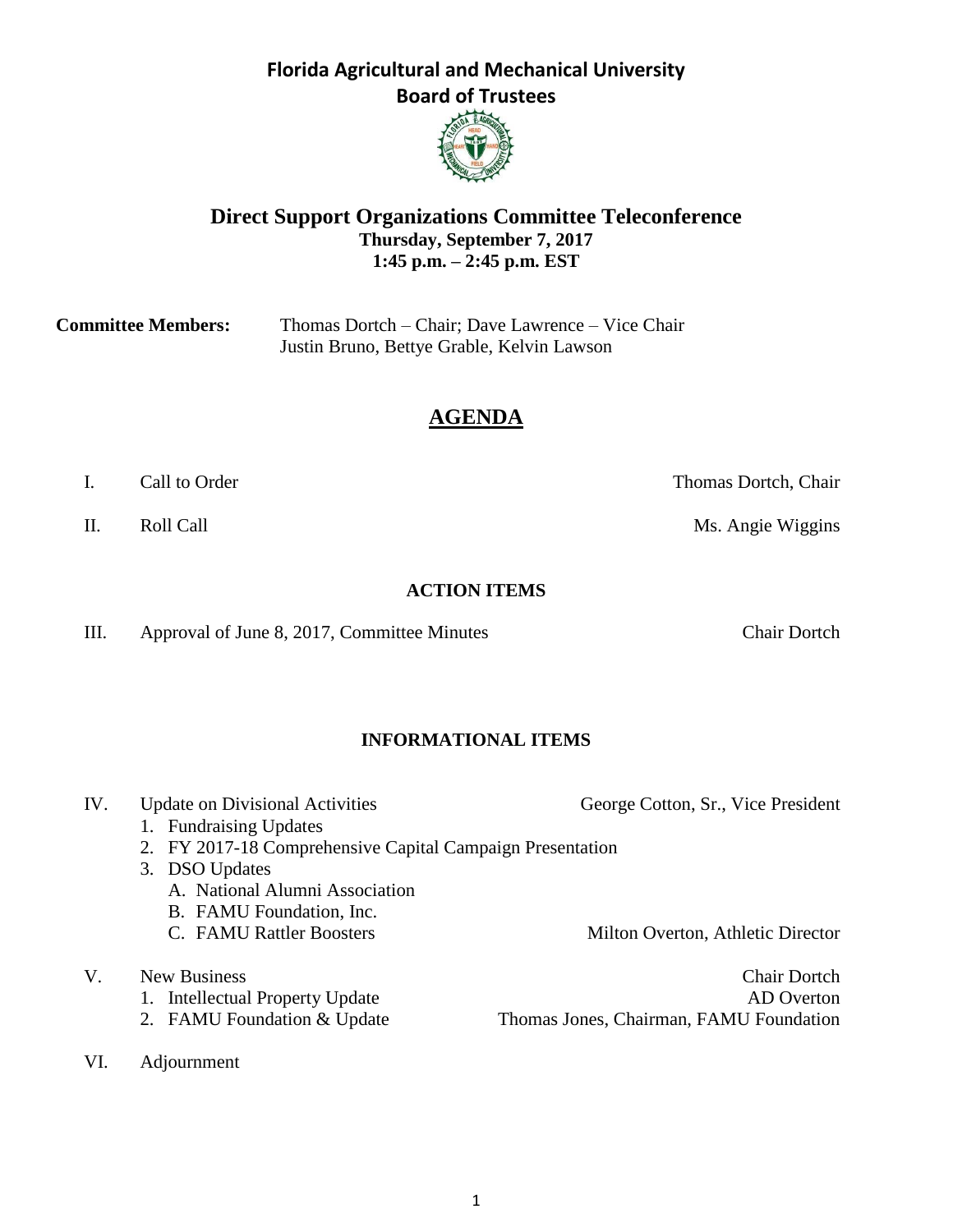

# **ACTION ITEM**

### **Direct Support Organizations Committee Date & Time: TBD Agenda Item: III.**

|                        | <b>Item Origination and Authorization</b> |              |                         |           |              |
|------------------------|-------------------------------------------|--------------|-------------------------|-----------|--------------|
|                        | Policy                                    | Award of Bid | <b>Budget Amendment</b> |           | Change Order |
|                        | Resolution                                | Contract     |                         | Grant     | Other        |
|                        |                                           |              |                         |           |              |
| <b>Action of Board</b> |                                           |              |                         |           |              |
| Approved               | Approved w/ Conditions                    | Disapproved  | Continued               | Withdrawn |              |

| Subject:               | <b>Approval of DSO Committee Meeting Minutes (June 8, 2017)</b>                                                                                          |
|------------------------|----------------------------------------------------------------------------------------------------------------------------------------------------------|
| <b>Rationale:</b>      | In accordance with the Florida Statues, a governmental body shall prepare and keep<br>minutes or make a tape recording of each open meeting of the body. |
| Attachment:            | DSO Committee Meeting Minutes (June 8, 2017)                                                                                                             |
| <b>Recommendation:</b> | Approve the minutes of the June 8, 2017, DSO Committee Meeting.                                                                                          |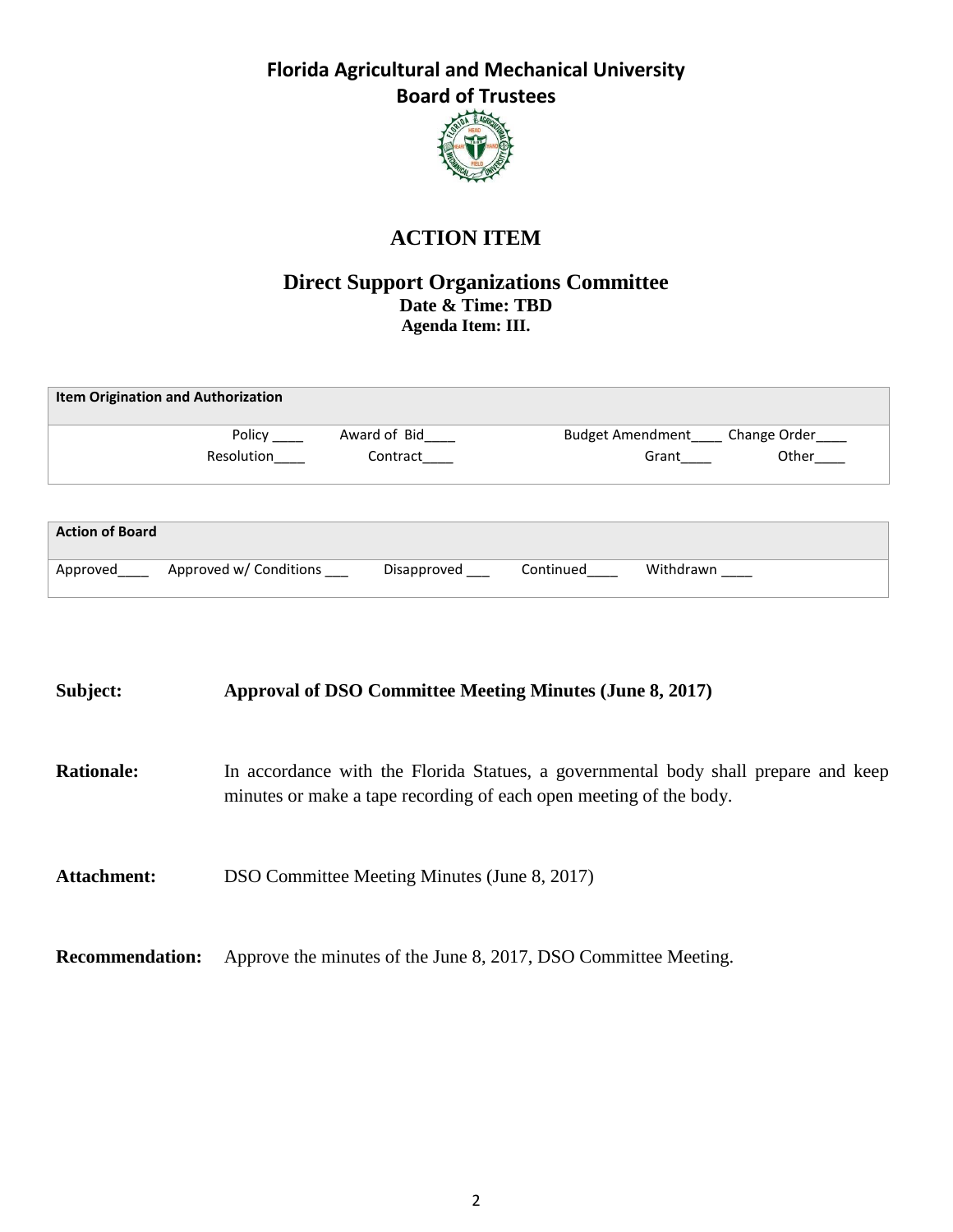

Direct Support Organizations Committee Meeting Minutes June 8, 2017

# **Trustee Thomas Dortch, Chair**

Mr. Chairman, the DSO Committee has several informational items.

Trustee Dave Lawrence was elected as Vice Chair of the DSO Committee.

## **Vice President (VP) George Cotton, Sr., provided updates on Divisional Activities:**

### **A snapshot was presented on fundraising:**

- o Current giving as of June 7, 2017, is \$7.4M in cash and pledges, compared to approximately \$5.7M this same period last year.
- o The average gift amount to date is \$2,070 compared to \$1,365 in 2016.
	- The top three constituent groups by giving amounts are: FAMU Alumni \$1.7M; Friends & Stakeholders - \$1.4M; and Corporations - \$1.3M.
- o VP Cotton proposed a Targeted Appeal of \$40M over the next three years in lieu of a campaign due to limited resources. As part of an expanded plan to address broader vision for the University, the Board requested that VP Cotton and his team revisit the decision to delay the campaign. It was the general consensus that a bigger and more comprehensive strategy needed to be implemented at this time.

After discussion, it was recommended that staff do the following:

- **Between now and the August Board Retreat, have conversations with Chairman Kelvin Lawson, and** Interim President Larry Robinson;
- Provide a long and short-term strategy;
- Start with a target amount;
- Interview Trustees to obtain their thoughts, input, and resources; and
- Return to the Board in August with an aggressive plan and a comprehensive strategy.

## **DSO Updates:**

## **National Alumni Association (NAA)**

- o **Due to time constraints, an abbreviated update was provided to the Board as it relates to Alumni Engagement, and the 2017 NAA National Convention:**
	- On April 7, the Office of Alumni Affairs (OAA) assisted with logistics for the Brevard County Alumni Chapter Banquet Scholarship Gala. Chairman Lawson was the keynote speaker.
	- $\blacksquare$  On April 8<sup>th</sup>, OAA assisted with logistics for the North West Florida Alumni Chapter banquet in Marianna, FL.
	- **More than 300 alumni, Trustees, University Leadership, Deans, and Foundation Board of Directors** attended the Covention held in Baltimore, MD.
	- Nearly \$300,000 was raised at the Convention from alumni across the country.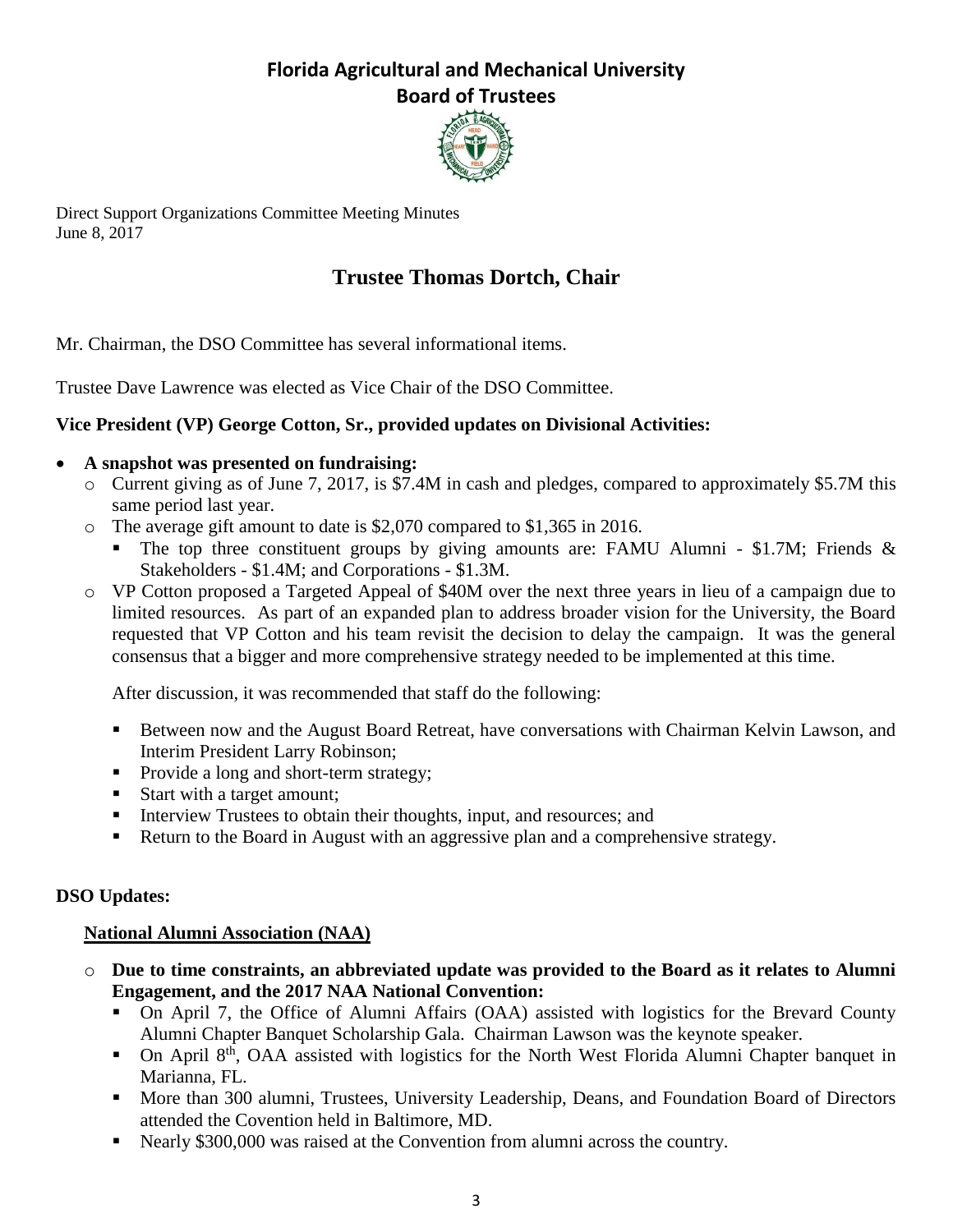

Direct Support Organizations Committee Meeting Minutes (cont.) June 8, 2017

### **FAMU Foundation, Inc.**

- o Commonfund is the new investment management firm for the Foundation, effective May 1.
- o The FAMU Foundation's endowment currently stands at \$122M.

### **FAMU Rattler Boosters**

- o Tommy Mitchell is the newly appointed Executive Director of the Rattler Boosters.
- o AD Milton Overton will provide an update on the Boosters during the Special Committee on Athletics meeting.

### **New Business:**

Updates on Intellectual Property, and the FAMU Foundation Orientation will be presented at an upcoming meeting, due to time constraints.

There being no further business, the meeting was adjourned by the chair. Thomas Dortch, Committee Chair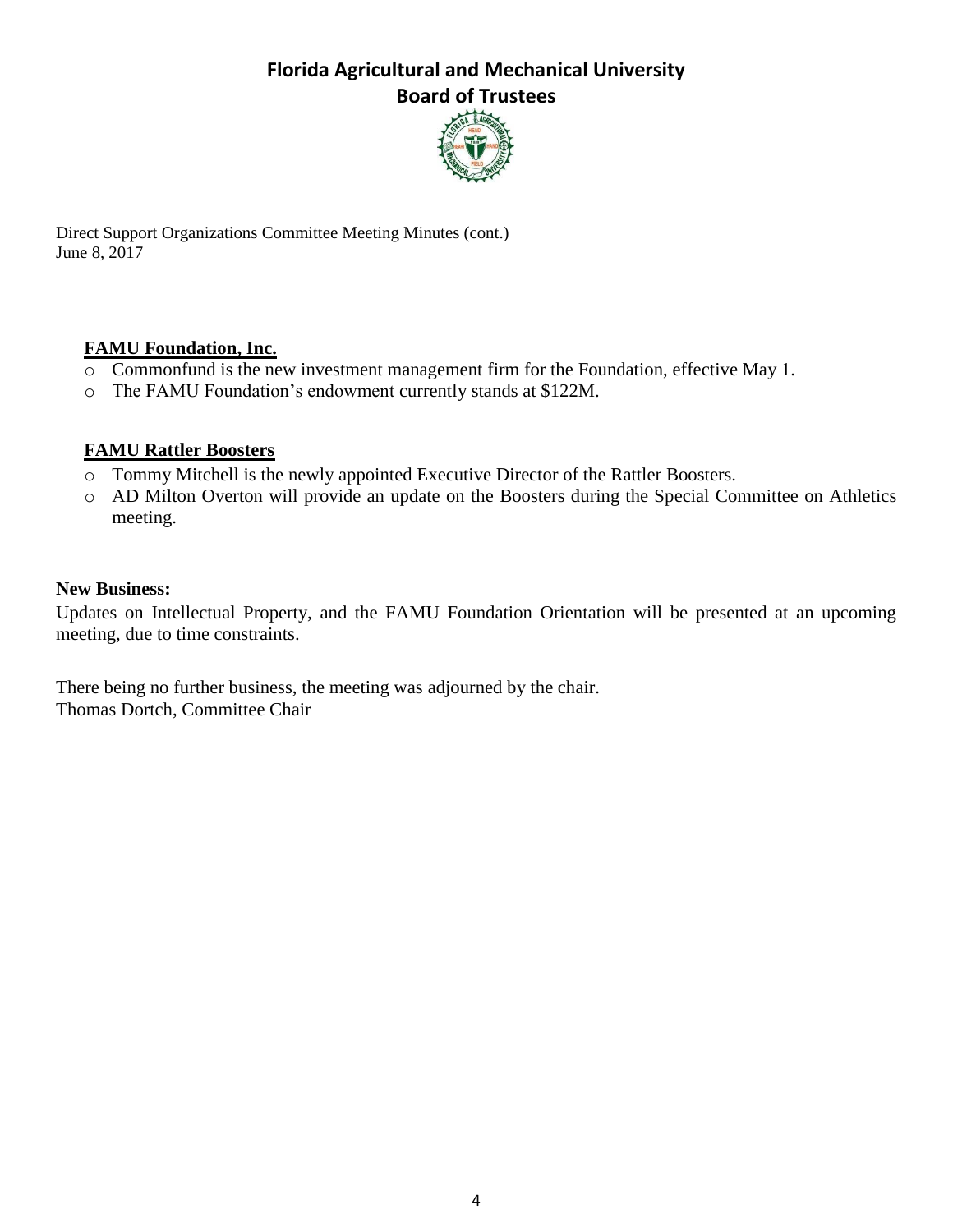

## **Direct Support Organizations Committee Thursday, September 7, 2017 \* 1:45 p.m. – 2:45 p.m. Agenda Item: IV.**

## **Subject: Update on Divisional Activities**

- **Summary:** Update on Divisional Activities:
	- 1. Fundraising Updates
	- 2. FY 2017-18 Comprehensive Capital Campaign Presentation
	- 3. DSO Updates
		- A. National Alumni Association
		- B. FAMU Foundation, Inc.
		- C. FAMU Rattler Boosters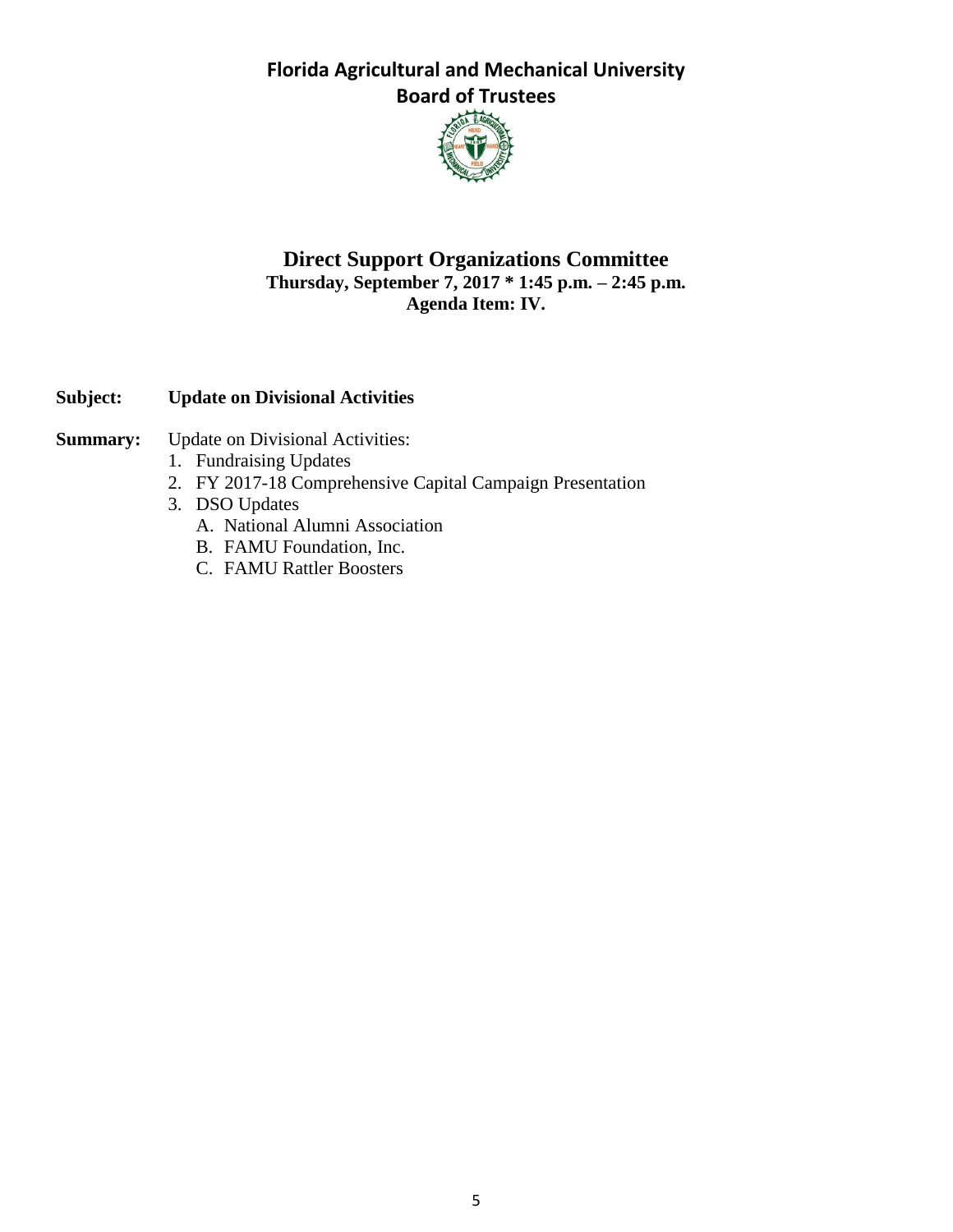

# **Direct Support Organizations Committee**

# **Overall Updates on Divisional Activities**

## **IV. Update on Divisionl Activities**

### **1. Fundraising Updates**

### *FY 2017-2018 Giving* \$586,201 as of August 28

University Advancement is providing support to Foundation Vice Chair Hosetta Coleman and Director Monica Williams Harris for the Tampa donor engagement breakfast featuring Interim President Robinson on **Saturday, September 16** at the Dale Mabry Campus of Hillsborough Community College, 9 a.m. to 10 a.m. in the Cay Café. The Breakfast discussion will precede the 10 a.m. Recruitment Fair held in the same building.

The offices of Development and Alumni Affairs are also working with South Carolina-based alumni David Blanding, Dr. Dan Grishman, and State Representiave Gilda Cobb-Hunter to introduce Interim President Robinson to the corporate community in the Upstate region where BMW, Michelin and Fluor Corporation, among others, have North America headquarters. The invitaton-only corporate breakfast is scheduled for **Monday, October 30,** in Greenville, SC, and will be hosted by Rep. Cobb-Hunter who is using her sphere of influence and contacts to extend personal invitations to corporate executives.

## *FY 2016-2017 Fundraising Summary*

### **Total Giving**

- $\bullet$  \$8,556,534
- $\bullet$  30% increase over previous FY (\$6,556,220 received FY 15-16)
- $\bullet$  3,900 donors
- Average gift amount is \$2,193 compared to \$1,409 in FY 15-16

## **Top 3 Constituents by Total Giving**

- Alumni \$2,009,611.02
- Corporate \$1,954,278.84
- Friends \$1,500,123.91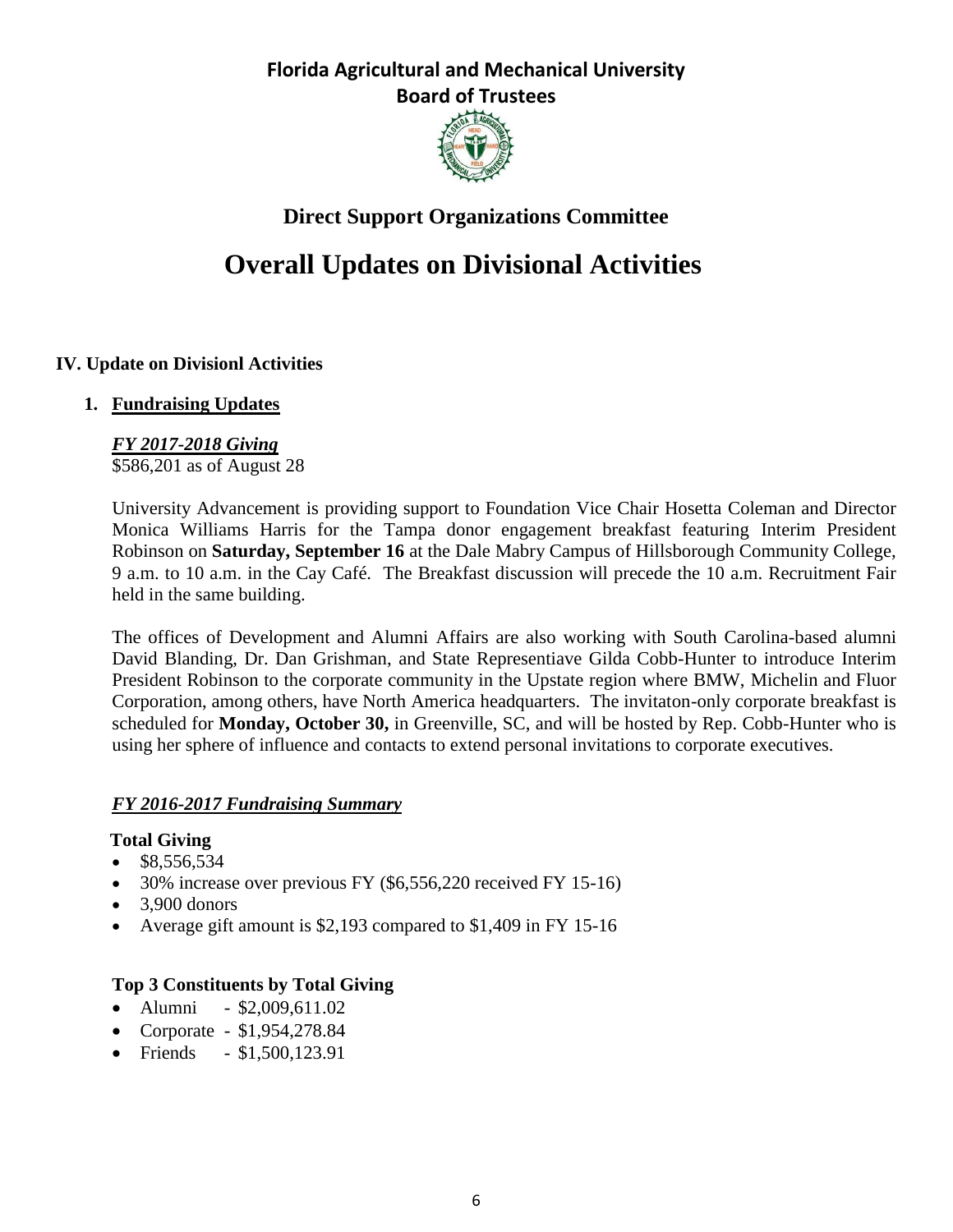

### **Top 5 Largest Single Gifts**

- Foundation \$1M
- $\bullet$  Friend \$1M
- Corporation  $$735,333$
- Corporation  $$425,500$
- Alumnus \$250,813

### **Top 3 States Gifts Received**

- Florida
- Georgia
- Texas

### **2. FY 2017-18 Comprehensive Capital Campaign Presentation**

An action plan for *Tomorrow's Promise,* the comprehensive capital campaign for Florida A&M University was presented by Vice President George Cotton, Sr., to the FAMU BOT during its annual retreat, August 17 in Jacksonville, FL.

The campaign is a \$125M initiative. The four campaign priorities are **student scholarships, faculty research and innovation, capital improvements, and expanding athletics and student-athlete opportunities.**

Upon official Board of Trustees approval, campaign planning and organizational preparedness will continue with the addition of volunteer leadership during the silent phase.

## **3. DSO Updates**

### **A. National Alumni Association (NAA)**

### **Alumni Engagement**

- The Office of Alumni Affairs (OAA) provided logistical support for the FAMU NAA Midwest Region Conference, July 28-30 in Chicago, IL. Dr. Robinson was the keynote speaker for the Saturday morning fundraising breakfast.
- OAA is working with the office of Student Affairs and the FAMU BOT Liaison's office to map out an events schedule to include more Trustees in the fall of 2017 and spring 2018 recruitment programs. This is an action item directed by Chairman Kelvin Lawson based on requests by several Trustees who requested to participate in student recruitment and alumni engagment events.
- OAA is collaborating with the office of Student of Affairs and the FAMU NAA on student recruitment and alumni engagement events for Tampa Classic Weekend, September 16.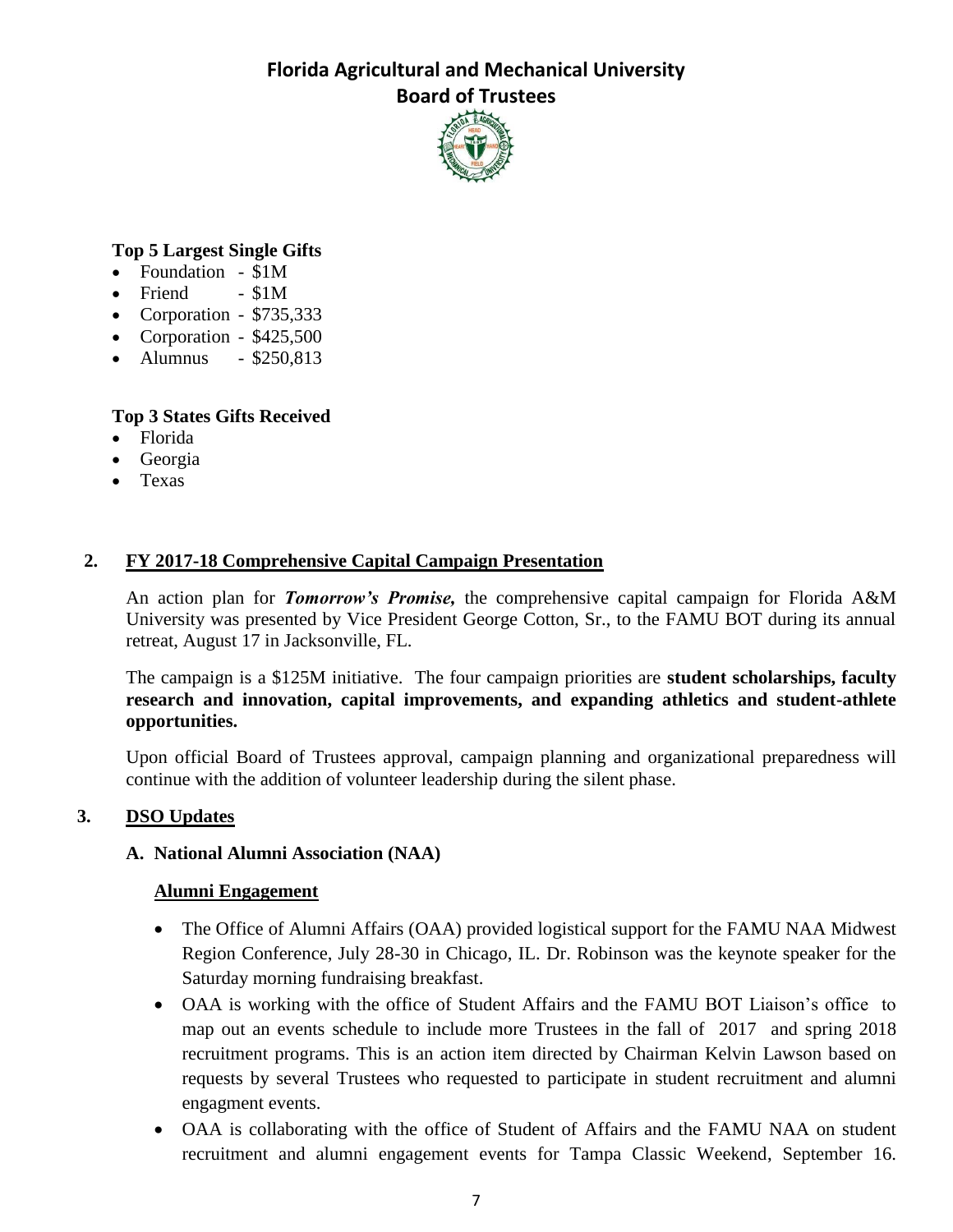

FAMU NAA President Greg Clark and a number of NAA leadership are serving on the organizational committee for the game and ancillary events. FAMU Foundation Directors, Hosetta Coleman and Attorney Monica Williams Harris, are hosting a donor event the morning of the recruitment event at Hillsborough Community College's Dale Mabry Campus at 9 a.m. That event will be followed by the Alumni-Student Recruitment Program at 10 a.m. inside the College Auditorium.

 This year's Homecoming theme chosen by FAMU students is: **A FAMU-LY Reunion Celebrating 130 years of Excellence**. Events begin Sunday evening, October 7, with the coronation of Mr. and Ms. FAMU in Gather Gym; a Homecoming concert and comedy show midweek hosted by FAMU SGA; Homecoming Convocation and NAA welcome on Friday; and for the first time in several years, we will see the return of the President's Gala hosted by Interim President Robinson and First Lady Robinson in the Lawson Center Friday evening October 13. This event is in support of student scholarships. Also on the same night, FUNK FEST returns to the FAMU DRS Recreation fields. Frankie Beverly and Maze, and Bell Biv Devoe, aka "BBD" are among those headlining the concert. And of course, the culminating events are the big parade through the FAMU Campus on Saturday, October 14, and the football game at Bragg Stadium where the Rattlers will crush the Aggies of North Carolina A&T.

### **B. FAMU Foundation, Inc.**

- The FAMU Foundation's endowment stands at \$120M as of August 28, 2017.
- The audit of the FAMU Foundation financial statements have begun. The audited statements will be completed by the first week of September.
- The Fall 2017 FAMU Foundation Board of Directors Meeting will be held November 16-18 in Orlando, Florida.

### **C. FAMU Rattler Boosters**

AD Milton Overton to provide an update.